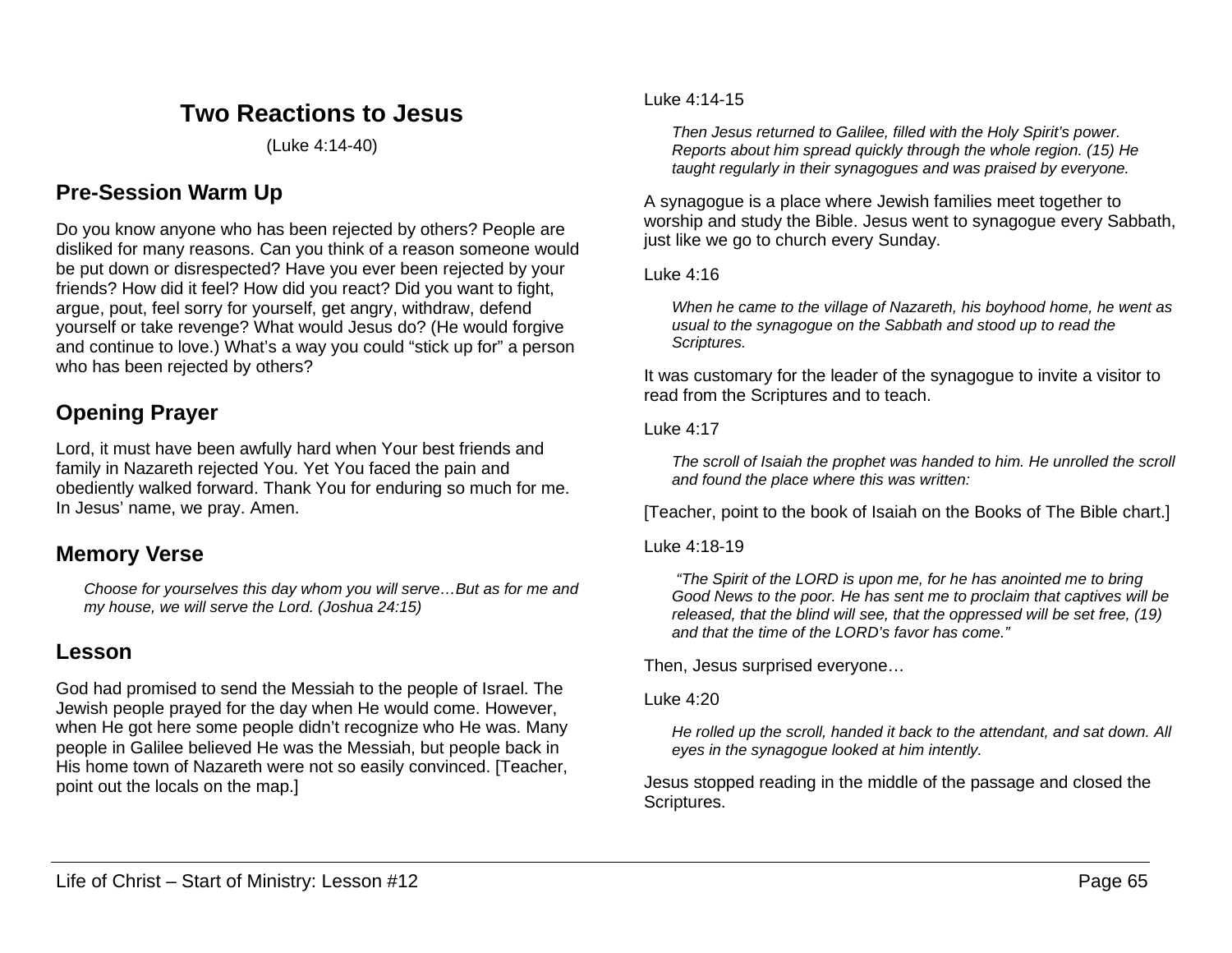#### Luke 4:21

*Then he began to speak to them. "The Scripture you've just heard has been fulfilled this very day!"*

Jesus was saying, "I'm the One this scripture is talking about." He was proclaiming that He Himself was the One who would bring this good news to pass. Everyone in the Synagogue gazed at Him intently.

#### Luke 4:22

*Everyone spoke well of him and was amazed by the gracious words that came from his lips. "How can this be?" they asked. "Isn't this Joseph's son?"*

Everyone was amazed by the beautiful words that came from his lips. But they wondered how a mere carpenter's son could speak so well.

Jesus was not taken seriously in his hometown. These people had known him since he was a child. They watched him grow up, and now he was telling people He was the Messiah. They just couldn't believe.

Then the people of Nazareth were filled with anger.

### Luke 4:28-29

*When they heard this, the people in the synagogue were furious. (29) Jumping up, they mobbed him and forced him to the edge of the hill on which the town was built. They intended to push him over the cliff,*

These people rejected Jesus' message and wanted to throw Jesus over the cliff and kill Him. But Jesus slipped away…

Luke 4:30

*but he passed right through the crowd and went on his way.*

If you were there that day, what could you have said or done to "stick up for" Jesus?

Luke 4:35

Satan's; where Jesus is present, demons cannot stay.

After this, Jesus went about 20 miles away to Capernaum on the north shore of the Sea of Galilee and began a ministry of healing and

*Then Jesus went to Capernaum, a town in Galilee, and taught there in the synagogue every Sabbath day. (32) There, too, the people were* 

*Once when he was in the synagogue, a man possessed by a demon an evil spirit—cried out, shouting, (34) "Go away! Why are you interfering with us, Jesus of Nazareth? Have you come to destroy us? I know who* 

Demons are fallen angels who have joined Satan in rebellion against God. Demons can cause a person to become mute, deaf, blind, or insane. Jesus faced many demons during His time on earth, and He always exerted authority over them. Jesus' authority is greater than

teaching. [Teacher, point out the locals on the map.]

*amazed at his teaching, for he spoke with authority.*

One time Jesus met a man that was filled with demons.

*But Jesus reprimanded him. "Be quiet! Come out of the man," he ordered. At that, the demon threw the man to the floor as the crowd watched; then it came out of him without hurting him further.* 

The people were amazed at Jesus' authority to drive out demons. Not only did the evil spirit leave this man, the man was not even injured.

#### Luke 4:36-37

Luke 4:31-32

Luke 4:33-34

Jesus was welcomed there.

*you are—the Holy One of God!"*

*Amazed, the people exclaimed, "What authority and power this man's words possess! Even evil spirits obey him, and they flee at his command!" (37) The news about Jesus spread through every village in the entire region.*

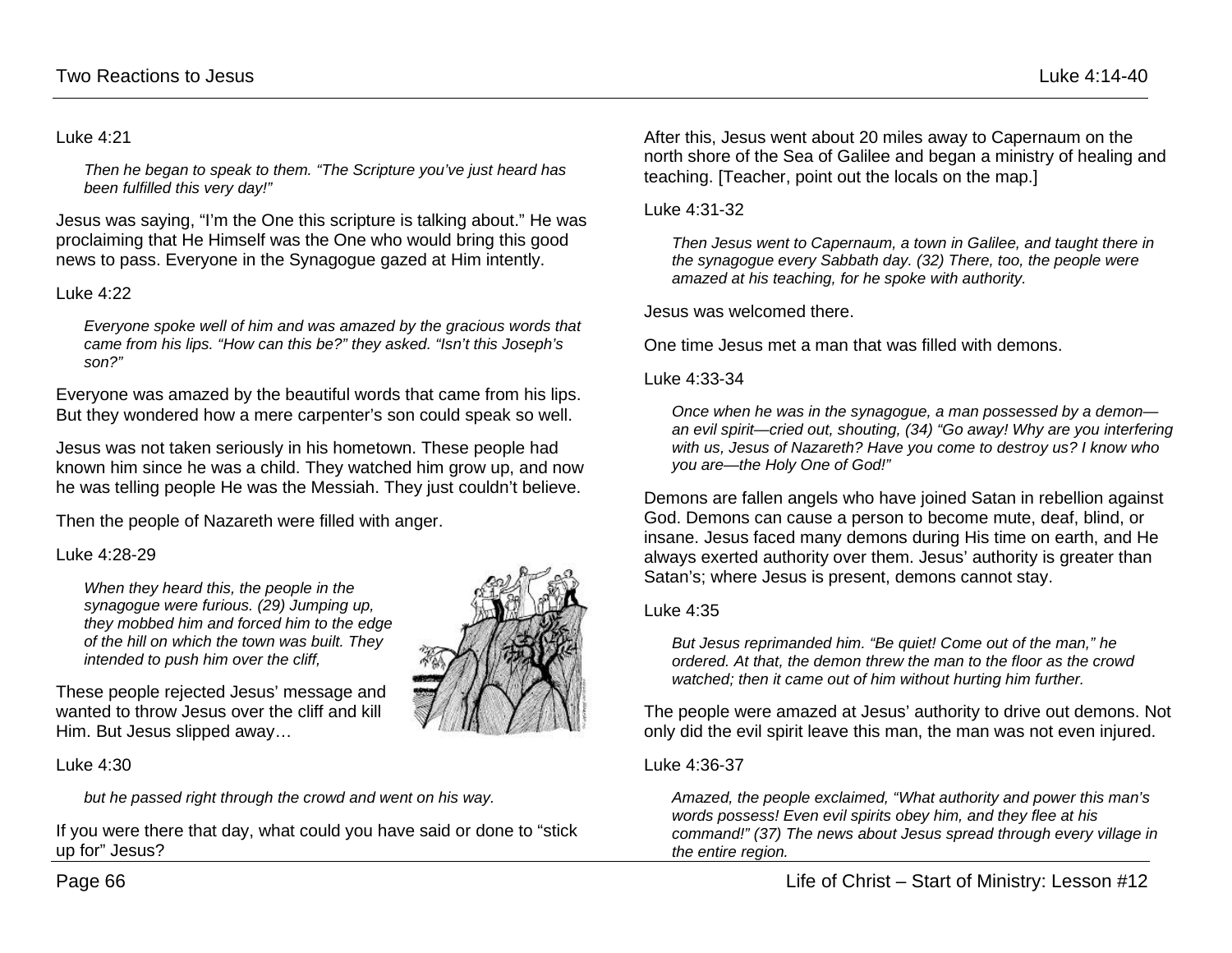Have you ever had bad dreams? Those could be thoughts that come to you from Satan's demons. Evil permeates our world, and it is no wonder that people are often fearful. But Jesus' power is far greater than Satan's. The first step toward conquering fear of evil is to recognized Jesus' authority and power. He has overcome all evil, including Satan himself. All you need to do is call upon the name of Jesus and the evil will flee!

Jesus not only has authority over demons, He has authority over disease.

#### Luke 4:38-39

*After leaving the synagogue that day, Jesus went to Simon's home, where he found Simon's mother-in-law very sick with a high fever. "Please heal her," everyone begged. (39) Standing at her bedside, he rebuked the fever, and it left her. And she got up at once and prepared a meal for them.*

Jesus healed Peter's mother-in-law so completely that not only did the fever leave, but her strength was restored, and immediately she got up and took care of other's needs. What a beautiful attitude of service she showed! God gives us health so that we may serve others.

### Luke 4:40

*As the sun went down that evening, people throughout the village brought sick family members to Jesus. No matter what their diseases were, the touch of his hand healed every one.*

The people came with all kinds of diseases and Jesus healed each one.

People in the towns of Nazareth and Capernaum treated Jesus very differently. The people in Nazareth became very angry. They rejected Jesus' message and wanted to kill Him. But Jesus' masterful teachings and powerful miracles caused many people in Capernaum to believe that He was the Messiah, the Savior. They welcomed him and honored Him.

Even today people have different reactions to Jesus. They either accept Him as God and welcome Him into their lives; or they reject Him and refuse to believe the truth.

What about you? Do you accept Jesus as your Lord and Savior? [Teacher, review the Memory Verse.]

# **Closing Prayer**

Father, strengthen our faith in You so that we might be willing to stand up for You even when others don't believe what we're telling them. Give us compassion in our hearts to reach out to others and to keep on loving them, just like You did, no matter if they believe in You or not. In Jesus' name, we pray. Amen.

# **Learning Activities**

## **Craft Corner**

### *Scrolls*

Students will make scrolls to remind them that Jesus read from a scroll in Nazareth.

- Cut  $8\frac{1}{2} \times 11$  paper in half horizontally.
- Glue "sticks" (pencils, dowels, popsicle sticks, straws) to both short ends.
- Have the child write today's Memory Verse on their "scrolls".
- Roll paper up from both sides.

## **Game Center**

## *Release Tag*

When Jesus read the scroll, he was telling the people that God had sent Him to set the captives free. The scripture didn't mean that Jesus